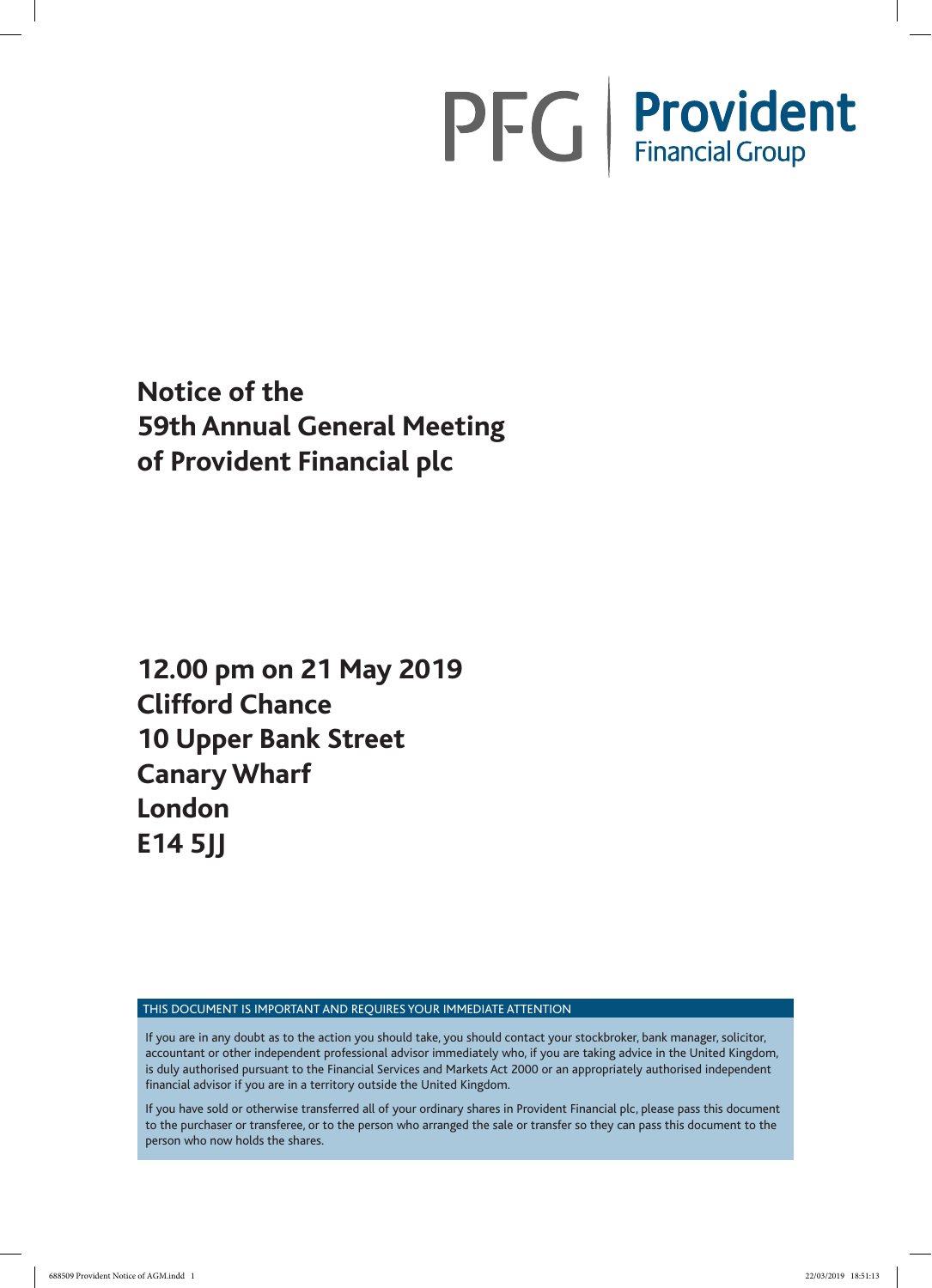# **Registered Office:**

No. 1 Godwin Street Bradford West Yorkshire BD1 2SU

26 March 2019

Dear Shareholder,

#### **Notice of Annual General Meeting**

I am pleased to be writing to you with details of our Annual General Meeting ("AGM") which will be held at the offices of Clifford Chance, 10 Upper Bank Street, Canary Wharf, London, E14 5JJ on Tuesday, 21 May 2019 at 12.00pm. We have decided to hold this year's AGM in London given that London is the UK's leading financial services centre and home to our Vanquis Bank division. Directions and a map of how to get to the Clifford Chance offices are set out on page 10. I look forward to welcoming you to the Meeting. Light refreshments will be available on arrival.

Full details of the resolutions that will be put to shareholders, including explanatory notes, are set out in the formal Notice of Meeting which is set out on pages 4 to 9 of this document.

As you will be aware, the Company became the subject of an unsolicited takeover bid from Non-Standard Finance plc on Friday 22 February 2019. The takeover process is ongoing as at the date of this notice and we will continue to keep our stakeholders informed as things develop.

# **Business of the Meeting**

Amongst the resolutions being proposed this year, I would like to draw your attention specifically to the following resolutions:

# **Approval of the Directors' Remuneration Policy and Directors' Remuneration Report (Resolutions 2 and 3)**

In accordance with the Companies Act 2006 (as amended), the Directors' Remuneration Report is divided into two parts; the first part is the Directors' Remuneration Report which explains how the Director's Remuneration Policy (Policy) has been implemented during the 2018 financial year and is set out on pages 145 to 160 of the 2018 Annual Report, and the second part is the Policy which describes the Remuneration Committee's approach to the remuneration of directors and is set out on pages 161 to 166 of the Annual Report and Financial Statements 2018.

The Company is required to seek shareholder approval of the Policy at least once every three years commencing with the first AGM after 1 October 2013. The current Policy was approved by over 93% of our shareholders at the Company's AGM on 12 May 2017. The next binding vote on the Policy is not required before May 2020. However, after careful consideration, we are proposing several amendments to the current Policy at the 2019 AGM, and as such approval for these changes is sought under Resolution 2.

The amended Policy will apply to awards in respect of 2019 performance year onwards for all executive directors. The proposed amendments will bring the Policy in line with best practice and ensure the overall remuneration for the executive directors is at a market competitive level.

# **PFG** | Provident

The key proposed changes to the Policy are:

- Reduction in the maximum pension allowance from 30% to 15% for existing executive directors. For any future executive director appointments from 2019 AGM onwards, pension allowance will be capped at 10%, in line with the allowance available to the workforce;
- Removal of the deferred bonus matching plan from the Policy for future awards;
- Increase in mandatory deferral from one third to 40% of any bonus payable;
- Increase in the maximum annual bonus opportunity from 120% to 175%, recognising the removal of the deferred bonus matching plan, the reduction in pension allowance, the increase in mandatory deferral, and the market levels of maximum annual bonus in other financial services companies;
- Formalisation of a 2-year post-vesting holding period under the Long-Term Incentive Scheme (LTIS), creating a "3+2" structure in line with the new UK Corporate Governance Code requirements; and
- **•** Strengthening of Malus and Clawback provisions.

If approved, the Policy will take effect from the end of the AGM and will be valid for up to three financial years without further shareholder approval being required. If the Company wished to change the approved Policy, it would need to seek further shareholder approval before any changes could be implemented.

The Company is also required to seek shareholder approval of the Directors' Remuneration Report each year. Resolution 3 is seeking this approval. The vote is advisory and the executive directors' entitlement to remuneration is not conditional upon the resolution being passed.

#### *Final Dividend (Resolution 4)*

You are being asked to approve a recommended final dividend of 10.0p per ordinary share for the year ended 31 December 2018. If approved, the final dividend will be paid on 21 June 2019 to all ordinary shareholders who are on the Register of Members at the close of business on 24 May 2019.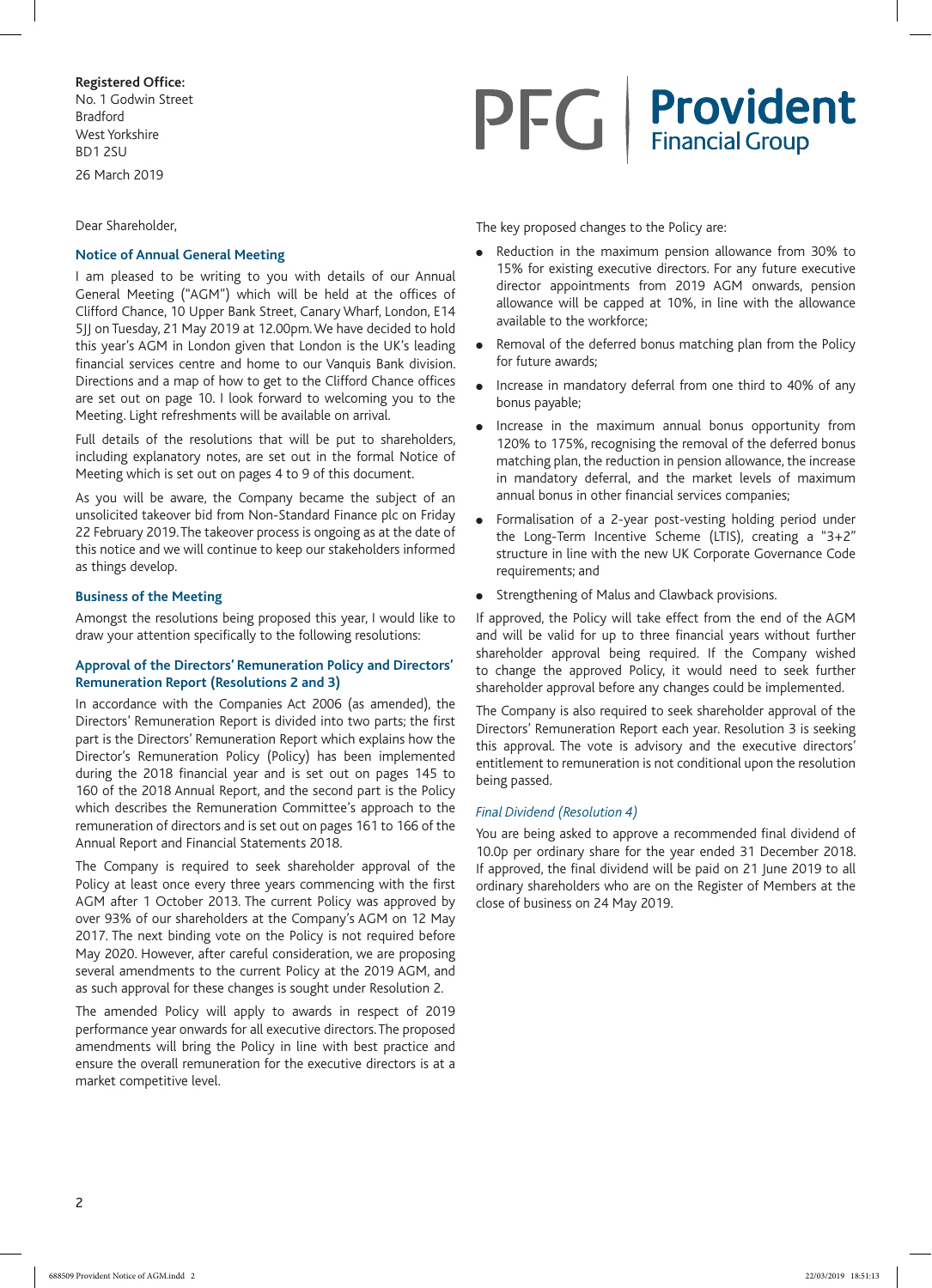# *Authority to disapply pre-emption rights (Resolutions 17 and 18)*

Each year at the AGM, shareholders are invited to grant the Board the power to allot shares for cash (otherwise than in connection with a rights issue or a similar pre-emptive issue) without first offering those shares to existing shareholders in proportion to their existing holdings. This power to disapply pre-emption rights was amended in 2016 in line with the revised guidelines on the disapplication of pre-emption rights issued by The Pre-Emption Group in 2015. Also in accordance with the Pre-Emption Group's Monitoring Report published in 2016, the Company has split the authority into two resolutions.

Specifically, the guidelines were relaxed to allow companies the opportunity to finance expansion opportunities as and when they arise.

The Board would like to continue to have the flexibility that this change affords and accordingly, the Company is again seeking, in addition to the customary disapplication power over 5% of the total issued equity share capital of the Company which is sought under Resolution 17, a disapplication power under Resolution 18 over a further 5% of the total issued equity share capital of the Company (provided that the additional power sought under Resolution 18 is only used in connection with acquisitions and specified capital investments). Further information is set out in the notes to Resolutions 17 and 18, both of which are special resolutions.

#### **Recommendation**

The Board considers that all resolutions proposed are likely to promote the success of the Company and are in the best interests of the Company and its shareholders as a whole. Your Board unanimously recommends that shareholders vote in favour of them.

#### **Shareholder Questions**

If you are unable to attend the AGM, you may submit questions relating to the business to be conducted at the AGM in advance, by email to shareholder.questions@providentfinancial.com by no later than 20 May 2019. We will consider all questions received and, if appropriate, address them at the AGM.

#### **Action to be taken**

Whether or not you propose to attend the AGM, please complete and submit the proxy appointment form in accordance with the Explanatory Notes to the Notice of the Meeting set out on pages 8 and 9. All shareholders who are entitled to attend and vote at the meeting are entitled to appoint a proxy to exercise all or any of their rights to attend and to speak and vote on their behalf at the meeting. The proxy appointment form must be received at the address for delivery specified in the Explanatory Notes by 12pm on Friday 17 May 2019.

# **Important Information – online voting at future shareholder meetings.**

Your vote is important to the Company and I encourage you to vote on all shareholder matters. In order to make voting easier for shareholders, reduce our environmental impact and to make a cost saving, the Company does not intend to provide paper proxy cards for the 2020 AGM and future AGMs and accordingly, you will be required to vote online in future.

Yours faithfully

# **Patrick Snowball**

Chairman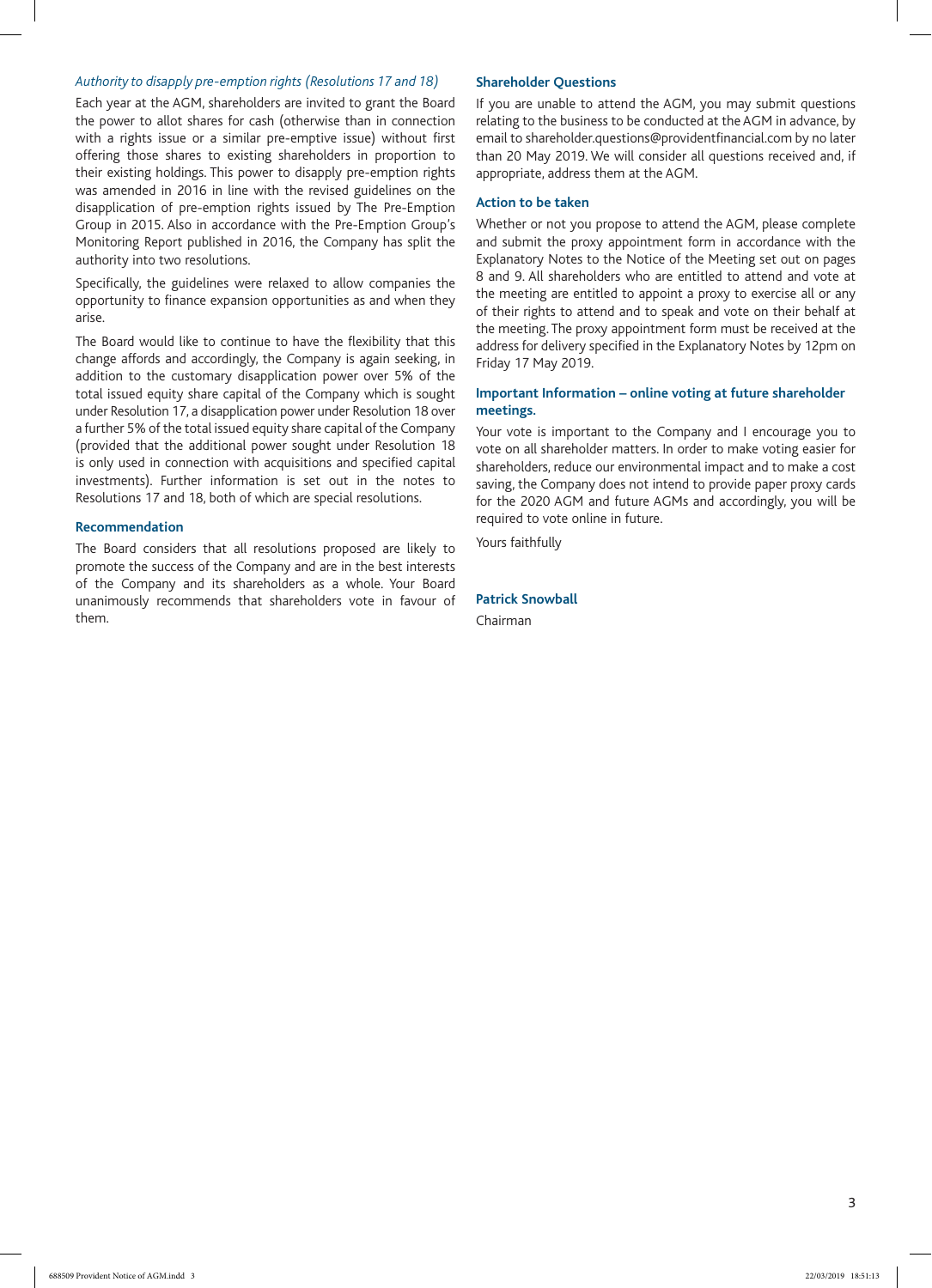# Notice of Annual General Meeting and Explanatory Notes

The Fifty-Ninth Annual General Meeting of Provident Financial plc will be held at the offices of Clifford Chance, 10 Upper Bank Street, Canary Wharf, London, E14 5JJ on Tuesday, 21 May 2019 at 12.00pm.

Shareholders will be asked to consider and pass the resolutions below. Resolutions 16 to 19 (inclusive) will be proposed as special resolutions. All other resolutions will be proposed as ordinary resolutions.

An ordinary resolution will be passed at the Meeting on a show of hands if it is passed by a simple majority of (i) the members who (being entitled to do so) vote in person on the resolution and (ii) the persons who vote on the resolution as duly appointed proxies of members entitled to vote. A special resolution will be passed at the meeting on a show of hands if it is passed by a majority of not less than 75% of (i) the members who (being entitled to do so) vote in person on the resolution and (ii) the persons who vote on the resolution as duly appointed proxies of members entitled to vote.

**For ease of reference, the formal resolutions are in bold black text.**

# **ANNUAL REPORT AND FINANCIAL STATEMENTS**

# **Ordinary Resolution 1: That the directors' and auditor's reports and the audited financial statements of the Company for the year ended 31 December 2018 be received.**

The directors' and auditor's reports and the audited financial statements of the Company for the year ended 31 December 2018, together with the Annual Report and Financial Statements 2018 (the Annual Report) have been made available to shareholders and will be presented at the AGM. The annual report may also be accessed on the Company's website at www.providentfinancial. com (Website).

#### **REMUNERATION**

# **Resolution 2: To receive and approve the Directors' Remuneration Policy as set out on pages 161 to 166 of the Annual Report and Financial Statements.**

The Directors' Remuneration Policy (Policy) is contained in the annual report published on our Website at www.providentfinancial. com. This is a binding vote and if passed by shareholders the Company will only be able to make payments to a current or prospective director or a payment for loss of office to a current or past director after the date of the AGM consistent with the approved Policy. The key proposed changes to the Policy are:

- Reduction in the maximum pension allowance from 30% to 15% for existing executive directors. For any future executive director appointments from 2019 AGM onwards, pension allowance will be capped at 10%, in line with the allowance available to the workforce;
- Removal of the deferred bonus matching plan from the Policy for future awards;
- Increase in mandatory deferral from one third to 40% of any bonus payable;
- Increase in the maximum annual bonus opportunity from 120% to 175%, recognising the removal of the deferred bonus matching plan, the reduction in pension allowance, the increase in mandatory deferral, and the market levels of maximum annual bonus in other financial services companies;
- Formalisation of a 2-year post-vesting holding period on the Long-Term Incentive Scheme (LTIS), creating a "3+2" structure in line with the new UK Corporate Governance Code requirements; and
- Strengthening of Malus and Clawback provisions.

Further details of the changes to the Policy are set out in the Chairman's letter on page 2, and the annual report on page 160 published on our Website.

# **Ordinary Resolution 3: That the annual statement by the chairman of the remuneration committee and the directors' annual remuneration report for the year ended 31 December 2018 as set out on pages 144 to 160 (inclusive) of the Annual Report and Financial Statements 2018 be approved.**

The directors' annual report on remuneration for the year ended 31 December 2018 is contained in the annual report published on our Website at www.providentfinancial.com, in the Investors section. This vote is advisory only and does not affect the actual remuneration paid to any individual director.

# **DIVIDEND**

# **Ordinary Resolution 4: That a final dividend of 10.0p per share on the ordinary shares of 208 /11p each in respect of the year ended 31 December 2018 be declared.**

Shareholders are being asked to approve the final dividend for each ordinary share. However, the final dividend cannot be more than the amount which the directors recommend (which is 10.0p for each ordinary share). Under the Articles of Association of the Company (Articles) the directors can pay interim dividends (these are dividend payments made during the year).

# **DIRECTORS**

**Ordinary Resolution 5: That Andrea Blance be re-elected as a director of the Company.**

**Ordinary Resolution 6: That Malcolm Le May be re-elected as a director of the Company.**

**Ordinary Resolution 7: That Elizabeth Chambers be elected as a director of the Company.**

**Ordinary Resolution 8: That Paul Hewitt be elected as a director of the Company.**

**Ordinary Resolution 9: That Angela Knight be elected as a director of the Company.**

**Ordinary Resolution 10: That Patrick Snowball be elected as a director of the Company.**

# **Ordinary Resolution 11: That Simon Thomas be elected as a director of the Company.**

The Company's Articles require that any director appointed to the Board retire and seek to be elected by shareholders at their first AGM following appointment and subsequently re-elected at each following AGM. Accordingly, following the appointment of Elizabeth Chambers, Angela Knight and Paul Hewitt with effect from 31 July 2018, the appointment of Patrick Snowball with effect from 21 September 2018, and the appointment of Simon Thomas with effect from 3 December 2018, they will all seek election at this AGM. Additionally, in accordance with the UK Corporate Governance Code 2018 (the 'Code') and the Company's Articles, it is proposed that all other directors seek re-election at the AGM this year, with the exception of John Straw who will be stepping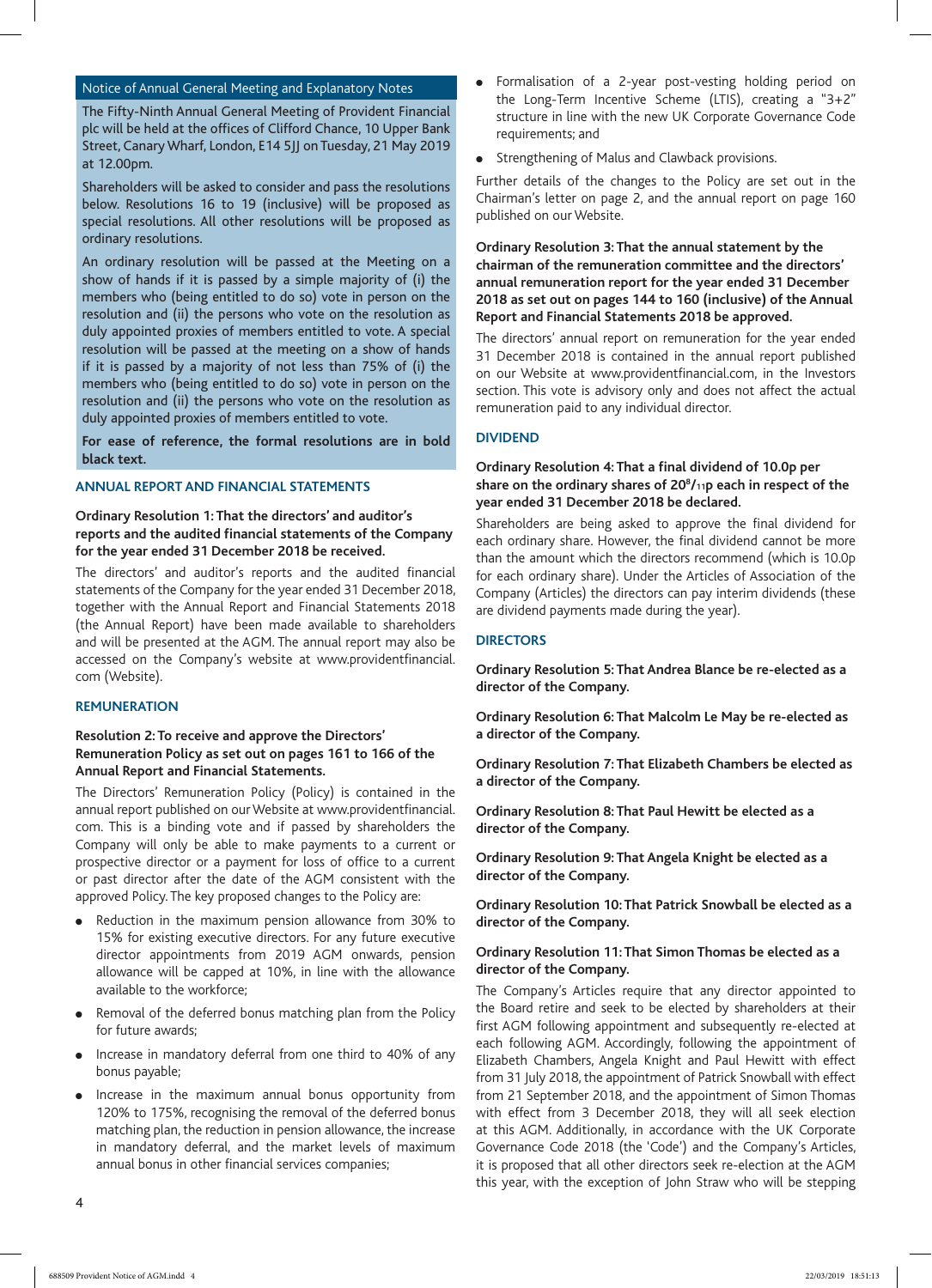down from the Board on 20 May 2019 and will not be standing for re-election at the 2019 AGM.

When making its recommendation to the Board in respect of the election or re-election of the directors, the Nomination Committee considers the balance of skills, experience, independence and knowledge on the Board and reviews the commitment and effectiveness of each director. The performance of the directors proposed for election or re-election has also been subject to a formal evaluation.

Accordingly, the Board has resolved that the directors continue to be effective, committed to their roles and have sufficient time available to perform their duties to the Company. Additionally, the Board has determined that, other than the Chairman, each of the non-executive directors at year-end continues to be independent.

The Board considers that the independent character and judgement of the non-executive directors and their varied and relevant experience combine to provide an appropriate balance of skills and knowledge which is of great benefit to the Company and that the individual contributions of each of the directors are, and will be, important to the Company's long-term sustainable success. Accordingly, the Board recommends the election of Elizabeth Chambers, Angela Knight, Paul Hewitt, Patrick Snowball and Simon Thomas and the re-election of all other directors, with the exception of John Straw, who will not be standing for re-election at the 2019 AGM. You can read about the directors' individual skills, experience, knowledge and the contribution that they bring to the Board and the Company in their biographies on pages 11 to 14.

#### **AUDITOR**

# **Ordinary Resolution 12: That Deloitte LLP be reappointed as auditor of the Company.**

The Company is obliged by law to appoint an auditor annually to hold office from the conclusion of this meeting until the conclusion of the next general meeting of the Company at which accounts are laid. Deloitte LLP were first appointed by the Company at the 2013 AGM. This resolution proposes that Deloitte LLP now be reappointed as the Company's auditor following a recommendation from the Audit Committee and the Board.

# **Ordinary Resolution 13: That the Audit Committee, for and on behalf of the Board, be authorised to determine the auditor's remuneration.**

This resolution authorises the Audit Committee to set the auditor's remuneration.

# **POLITICAL DONATIONS**

**Ordinary Resolution 14: That from the date of this resolution until the earlier of 30 June 2020 and the conclusion of the Company's next AGM, the Company and all companies that are subsidiaries at any time during such period are authorised to:**

- **a. make political donations to political parties and/or independent election candidates;**
- **b. make political donations to political organisations other than political parties; and**
- **c. incur political expenditure;**

**up to an aggregate total amount of £50,000, with the amount authorised for each of heads (a) to (c) above being limited to the same total. Any such amounts may comprise sums paid or incurred in one or more currencies. Any sum paid or incurred in a currency other than sterling shall be converted into sterling at such a rate as the Board may decide is appropriate. Terms used in this resolution have, where applicable, the meanings they have in Part 14 of the Companies Act 2006 on "Control of Political Donations and Expenditure".**

This resolution renews the resolution that was passed at the 2018 AGM and seeks approval from shareholders to enable the Company to make political donations or incur political expenditure which it would otherwise be prohibited from making or incurring by the Companies Act 2006.

Amongst other things, the Companies Act 2006 prohibits companies and their subsidiaries from making political donations, or incurring political expenditure in excess of an aggregate of £5,000 in relation to a political party or other political organisation or an independent election candidate in any 12 month period unless such donations and expenditure have been approved in advance by the Company's shareholders. The Company and its subsidiaries do not currently make donations to political parties and do not intend to do so in the future. However, the Companies Act 2006 contains wide definitions of "political donation", "political organisation", "political expenditure" and "political party" and, as a result, it is possible that the Company and its subsidiaries may be prohibited from supporting bodies which it is in the shareholders' interests for the Company to support; for example, bodies concerned with policy review or law reform, with the representation of the business community or sections of it or special interest groups. If this resolution is passed the Company and its subsidiaries will be authorised to make political donations and incur political expenditure which might otherwise be prohibited by legislation, up to a limit of, in aggregate, £50,000. The directors consider that the authority is necessary to provide the Company with comfort that it will not, because of uncertainties as to the scope and interpretation of the legislation, unintentionally commit a technical breach of it. It will allow the Company and its subsidiaries to provide financial and other support to organisations which it is in the shareholders' interests for the Company to support.

As permitted under the Companies Act 2006, the resolution extends not only to the Company but to all companies which are subsidiaries of the Company at any time during which the authority is in place.

#### **AUTHORITY TO ALLOT SHARES**

**Ordinary Resolution 15: That the directors are generally and unconditionally authorised pursuant to section 551 of the Companies Act 2006 to exercise all the powers of the Company to allot shares in the Company and to grant rights to subscribe for or to convert any security into such shares ("Allotment Rights"), but so that:**

- **a. the maximum amount of shares that may be allotted or made the subject of Allotment Rights under this authority are shares with an aggregate nominal value of £17,324,914;**
- **b. this authority shall expire on 30 June 2020 or, if earlier, on the conclusion of the Company's next AGM;**
- **c. the Company may make any offer or agreement before such expiry which would or might require shares to be allotted or Allotment Rights to be granted after such expiry; and**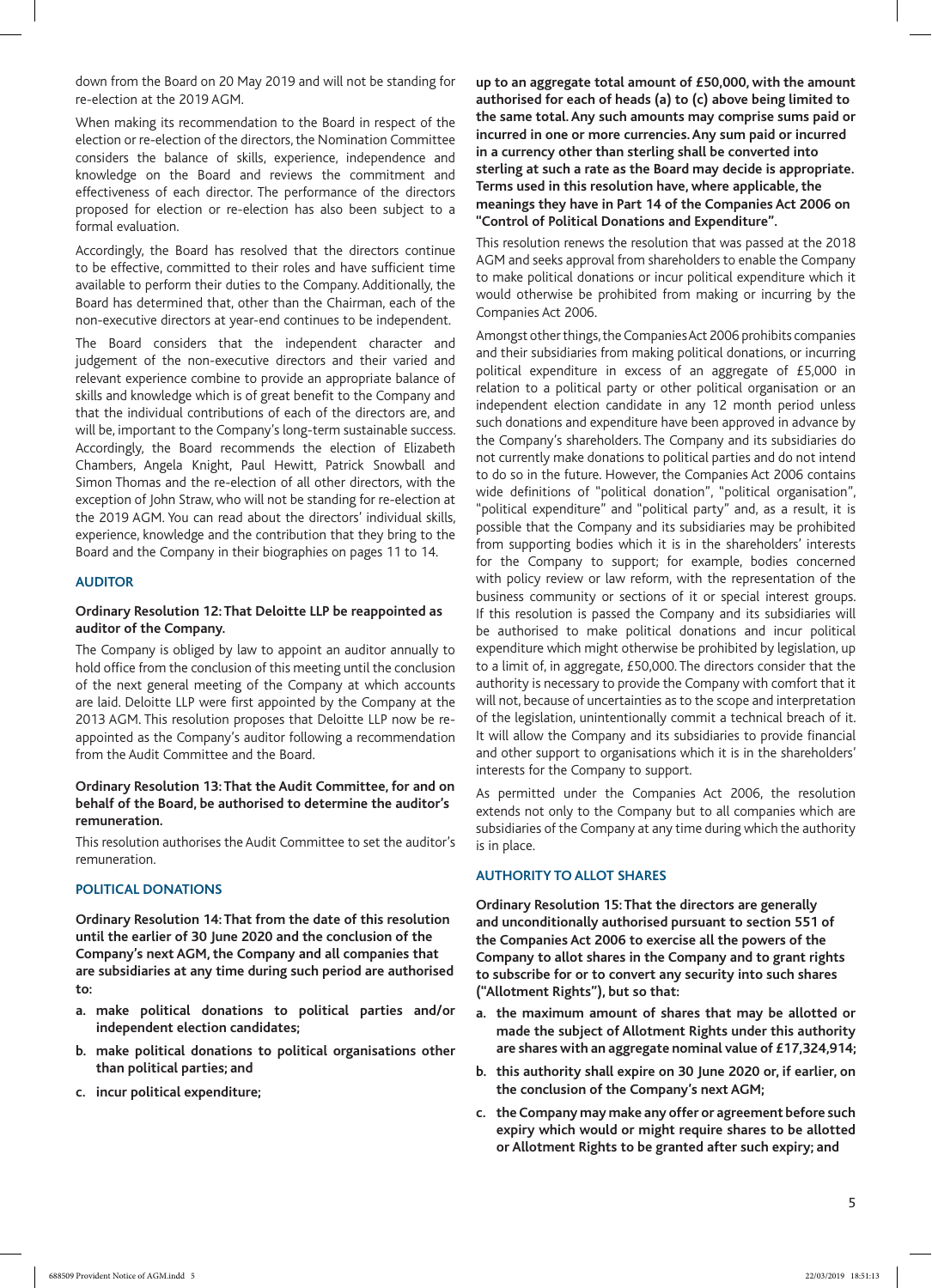**d. all authorities vested in the directors on the date of the Notice of this Meeting to allot shares or to grant Allotment Rights that remain unexercised at the commencement of this Meeting are revoked.**

The directors are currently authorised to allot shares (which include ordinary shares and preference shares) in the Company and to grant rights to subscribe for or convert any security into shares but the authority is due to expire at the 2019 AGM. In accordance with best practice the directors are seeking the annual renewal of this authority. The authority granted at the 2018 AGM will be revoked although such revocation will not have retrospective effect.

This resolution would give the directors the authority to allot ordinary shares or grant rights to subscribe for or convert any securities into ordinary shares up to a maximum aggregate nominal value equal to £17,324,914 (representing 83,585,112 ordinary shares). This represents approximately 33% of the total issued equity share capital of the Company as at 21 March 2019 (being the latest practicable date prior to the publication of this document). The renewed authority will remain in force until 30 June 2020 or, if earlier, the conclusion of the Company's next AGM. As at 21 March 2019, the Company did not hold any treasury shares.

The directors have no present intention of exercising this authority. The purpose of giving the directors this authority is to maintain the Company's flexibility to take advantage of any appropriate opportunities that may arise.

# **AUTHORITY TO PURCHASE OWN SHARES**

**Special Resolution 16: That the Company be generally and unconditionally authorised, for the purpose of section 701 of the Companies Act 2006, to make one or more market purchases (as defined in section 693(4) of the Companies Act 2006) of its own ordinary shares of 208 /11p each ("ordinary shares"), such power to be limited:**

- **a. to a maximum aggregate number of 25,328,822 ordinary shares; and**
- **b. by the condition that the minimum price which may be paid for an ordinary share is the nominal value of that share and that the maximum price which may be paid for an ordinary share is the highest of:**
	- **(i) an amount equal to 5% above the average market value of an ordinary share, based on the London Stock Exchange Daily Official List, for the five business days immediately preceding the day on which that ordinary share is contracted to be purchased; and**
	- **(ii) the higher of the price of the last independent trade and the highest current independent bid for a share in the Company on the trading venues where the market purchases by the Company pursuant to the authority conferred by this Resolution 16 will be carried out,**

**in each case exclusive of expenses; such power to expire on 30 June 2020 or, if earlier, on the conclusion of the Company's next Annual General Meeting; but in each case so that the Company may, before such expiry, enter into a contract to purchase ordinary shares which will or may be completed or executed wholly or partly after the power ends and the Company may purchase ordinary shares pursuant to any such contract as if the power had not ended.**

This resolution renews the authority given to the Company at the 2018 AGM to purchase its own shares in the market. No shares were purchased pursuant to that authority. The resolution sets out the maximum number of shares which may be purchased, which is approximately 10% of the total issued equity share capital of the Company as at 21 March (being the latest practicable date prior to the publication of this document), the highest and lowest prices which may be paid and the date when this authority expires. If any shares are purchased, they will be either cancelled or held as treasury shares, as determined by the directors at the time of purchase on the basis of shareholders' best interests. If the directors decide to hold them as treasury shares, then any subsequent issue of these treasury shares for the purposes of equity-based incentive schemes will be treated as being included in the 10% anti-dilution limit in those schemes. The Board would also have regard to any investor guidelines in this regard.

The directors are committed to managing the capital of the Company effectively. Any purchases would be made only if to do so would result in an increase in earnings per share of the Company and would be in the best interests of the Company and of shareholders generally. Earnings per share is the profit after tax of the Company divided by the weighted average number of shares in issue during the year. The directors have no present intention of making purchases of the Company's shares pursuant to this authority.

As at 21 March 2019 (being the latest practicable date prior to the publication of this document) there were options/awards outstanding over 2,610,130 ordinary shares in the capital of the Company which represents 1.030% of the Company's total issued equity share capital as at that date. If the authority to purchase the Company's ordinary shares was executed in full, these options would represent 1.145% of the Company's total issued share capital. As at 21 March 2019 (being the latest practicable date prior to the publication of this document) the Company did not hold any treasury shares.

# **AUTHORITY TO DISAPPLY PRE-EMPTION RIGHTS**

**Special Resolution 17: That the directors be empowered to allot equity securities (as defined in the Companies Act 2006) for cash pursuant to the authority conferred by Resolution 15, as set out in the Notice of this Meeting, and to sell ordinary shares held by the Company as treasury shares for cash as if section 561 of the Companies Act 2006 did not apply to such allotment or sale, such power to be limited to:**

- **a. the allotment of equity securities and sale of treasury shares for cash in connection with an offer of, or an invitation to apply for, equity securities (whether by way of rights issue, open offer or otherwise):**
	- **(i) to ordinary shareholders in proportion (as nearly as may be practicable) to their existing holdings; and**
	- **(ii) to holders of other equity securities, as required by the rights of those securities or, as the Board otherwise considers necessary,**

**subject to any limits, restrictions or arrangements which the Board considers necessary or appropriate to deal with treasury shares, fractional entitlements, record dates, legal, regulatory or practical problems in, or under the laws of, any territory or any other matter; and**

**b. the allotment of equity securities and/or sale of treasury shares for cash (other than pursuant to paragraph a. above) up to an aggregate nominal amount of £2,624,987**

**such power to expire when the authority conferred on the directors by Resolution 15 in the Notice of this Meeting expires save that, before the expiry of this power, the Company may make offers, and enter into agreements, which would, or might,**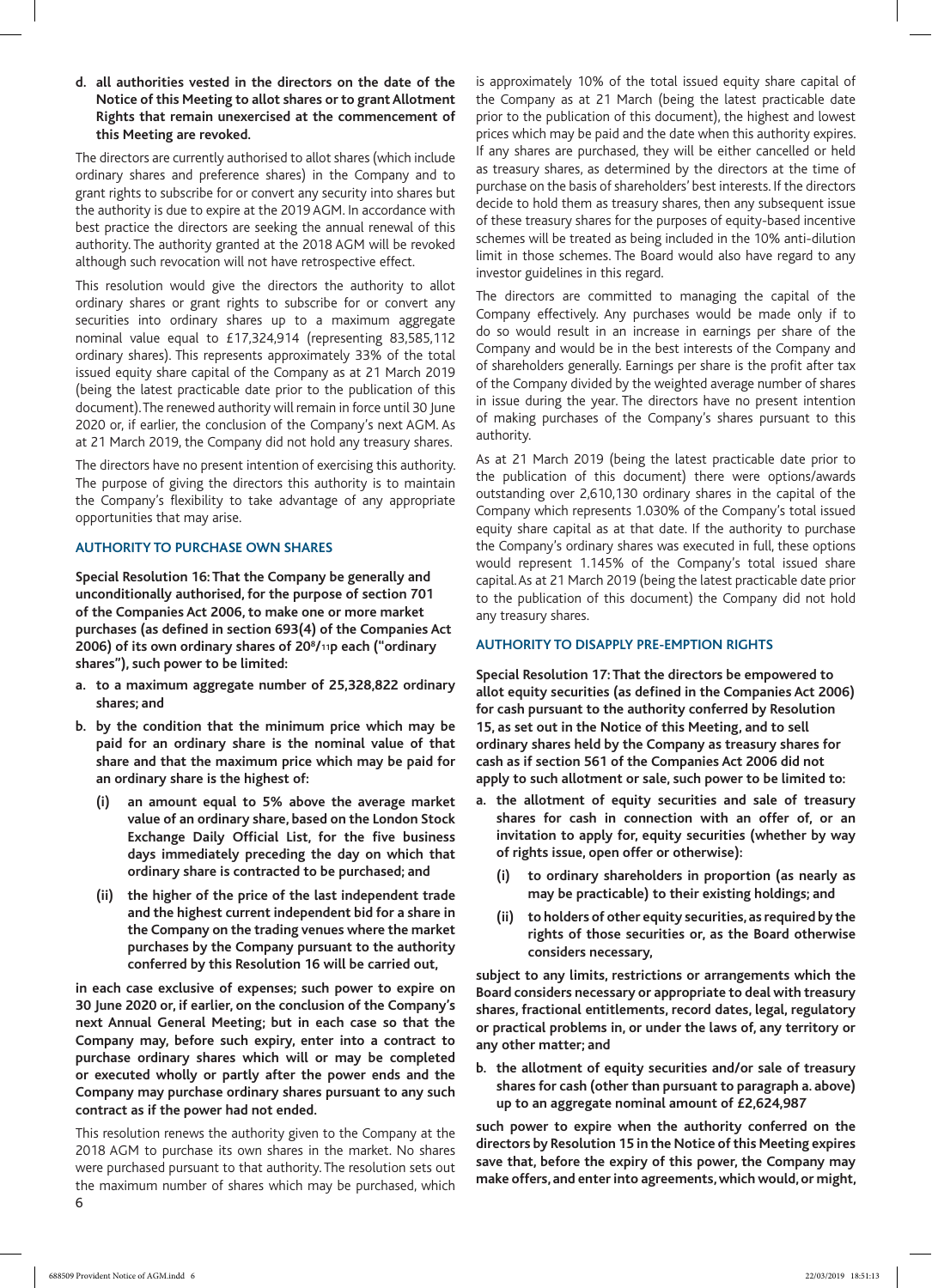**require equity securities to be allotted (and treasury shares to be sold) after the power ends and the Board may allot equity securities (and sell treasury shares) under any such offer or agreement as if the power had not ended.**

This resolution seeks to renew the directors' power granted at the 2018 AGM to allot equity securities for cash and to sell treasury shares other than to existing holders of ordinary shares in proportion to their holdings.

Equity securities are ordinary shares in the Company (but do not include shares which are allotted under employee share schemes). This power is limited to an offer of equity securities by way of a rights issue or an open offer or similar procedure under which the Company offers existing shareholders the chance to acquire new shares.

The number of shares they can acquire depends on the number of shares they already own. This is one way by which companies can raise extra capital. However, the rules in some countries make it difficult to include shareholders in those countries in such offers.

The power given by this resolution means that the directors can make separate arrangements for those shareholders. The directors may also make separate arrangements for any fractions of shares which are left over.

In addition, this power allows the directors to issue ordinary shares for cash or sell treasury shares for cash in any circumstances (whether or not in connection with an acquisition or specified capital investment) without first having to offer the shares to existing shareholders, up to a maximum aggregate nominal amount of £2,624,987. This is approximately 5% of the total issued equity share capital of the Company on 21 March 2019 (being the latest practicable date prior to the publication of this document).

All powers to disapply pre-emption rights previously conferred on the Board will be revoked, provided that such revocation does not have retrospective effect. The power granted under Resolution 14 in 2018 was not exercised by the directors.

The Board confirms its intention to follow the provisions of The Pre-Emption Group's Statement of Principles (Principles) regarding cumulative uses of powers within a rolling three year period.

Those Principles provide that a company should not issue for cash shares representing more than 7.5% of the Company's total issued equity share capital in any rolling three year period, other than to existing equity shareholders, without prior consultation with shareholders.

This 7.5% limit excludes (i) equity securities issues pursuant to a specific disapplication of pre-emption rights; and (ii) equity securities issued pursuant to a general disapplication authority in connection with an acquisition or specified capital investment.

# **AUTHORITY TO DISAPPLY PRE-EMPTION RIGHTS IN RELATION TO ACQUISITIONS AND SPECIFIED CAPITAL INVESTMENTS**

**Special Resolution 18: That, in addition to the power contained in Resolution 17 set out in the Notice of this Meeting, the directors be empowered to allot equity securities (as defined in the Companies Act 2006) for cash pursuant to the authority conferred by Resolution 15, as set out in the Notice of this Meeting, and to sell ordinary shares held by the Company as treasury shares for cash, in each case as if section 561 of the Companies Act 2006 did not apply to such allotment or sale, such power to be:**

**a. limited to the allotment of equity securities and/or sale of treasury shares up to an aggregate nominal amount of £2,624,987 (calculated, in the case of equity securities**  **which are rights to subscribe for, or to convert securities into, ordinary shares by reference to the aggregate nominal amount of relevant shares which may be allotted pursuant to such rights); and**

**b. used only for the purposes of financing (or refinancing, if the authority is to be used within six months after the original transaction) a transaction which the Board of the Company determines to be an acquisition or other capital investment of a kind contemplated by the Statement of Principles on Disapplying Pre-emption Rights most recently published by the Pre-Emption Group prior to the date of this Notice;**

**such power to expire when the authority conferred on the directors by Resolution 15 in the Notice of this Meeting expires save that, before the expiry of this power, the Company may make offers, and enter into agreements, which would, or might, require equity securities to be allotted (and treasury shares to be sold) after the power ends and the Board may allot equity securities (and sell treasury shares) under any such offer or agreement as if the power had not ended.**

In accordance with the guidelines issued by The Pre-Emption Group and endorsed by The Investment Association, this resolution seeks to afford the directors an additional power to issue ordinary shares for cash or sell treasury shares for cash without first having to offer the shares to existing shareholders, up to a maximum aggregate nominal amount of £2,624,987. This is approximately 5% of the total issued equity share capital of the Company as at 21 March 2019 (being the latest practicable date prior to the publication of this document).

The Board confirms that it intends to use any power conferred by Resolution 18 only in connection with an acquisition or a specified capital investment which is announced contemporaneously with the issue, or which has taken place in the preceding six month period and is disclosed in the announcement of the issue.

The Principles define a 'specified capital investment' as 'one or more specific capital investment related uses for the proceeds of an issuance of equity securities, in respect of which sufficient information regarding the effect of the transaction on the listed company, the assets the subject of the transaction and (where appropriate) the profits attributable to them is made available to shareholders to enable them to reach an assessment of the potential return'. Items that are regarded as operating expenditure rather than capital expenditure will not typically be regarded as being within this definition.

All powers to disapply pre-emption rights in relation to acquisitions and specified capital investments previously conferred on the Board will be revoked, provided that such revocation does not have retrospective effect. The power granted under Resolution 15 in 2018 was not exercised by the directors.

# **NOTICE OF GENERAL MEETINGS**

# **Special Resolution 19: That a general meeting of the Company, other than an annual general meeting, may be called on not less than 14 clear days' notice.**

This resolution renews an authority given at the 2018 AGM and is required as a result of section 307A of the Companies Act 2006 coming into force. The Company currently has power under its Articles to call general meetings (other than annual general meetings) on at least 14 clear days' notice and would like to preserve this ability. In order to do so, shareholders must approve the calling of general meetings on at least 14 clear days' notice.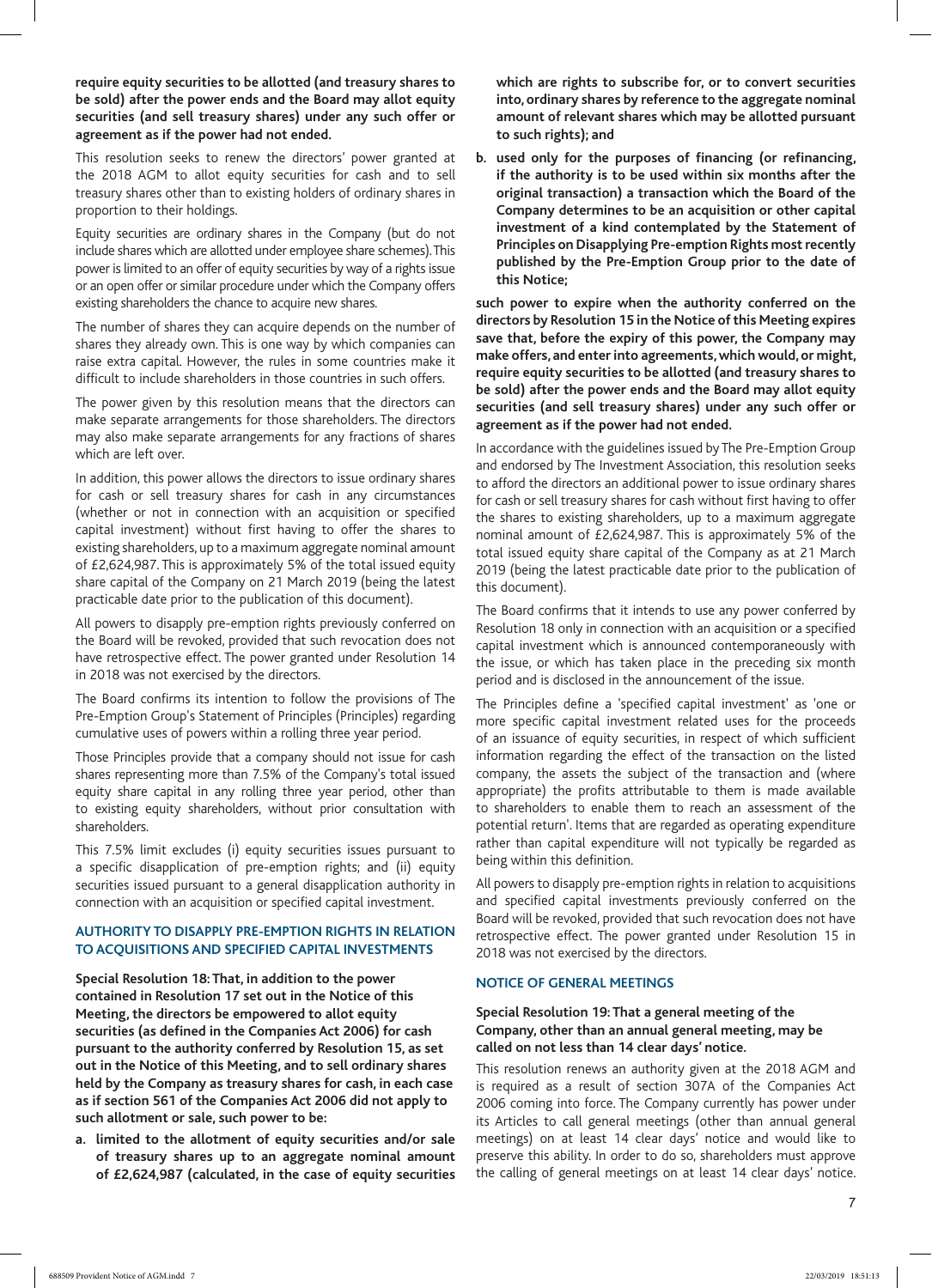This special resolution seeks such approval. This approval will be effective until the Company's next AGM, when it is intended that a similar resolution will be proposed.

The shorter notice period would not be used as a matter of routine for general meetings, but only where the flexibility is merited by the business of the meeting and is thought to be in the best interests of shareholders as a whole.

By order of the board

Registered Office:

No.1 Godwin Street Bradford West Yorkshire<br>BD1 2SU Registered in England and Wales General Counsel No. 668987 and Company Secretary



Kenneth J Mullen

26 March 2019

#### **Explanatory Notes**

#### **Members' right to appoint a proxy**

- 1. Members who are entitled to attend and vote at the Meeting are entitled to appoint a proxy to exercise all or any of their rights to attend and to speak and vote on their behalf at the Meeting. A member may appoint more than one proxy in relation to the annual general meeting ("AGM or "Meeting"") provided that each proxy is appointed to exercise the rights attached to a different share or shares held by that member.
- 2. The right of a member to vote at the Meeting will be determined by reference to the Register of Members. To be entitled to attend, vote and speak at the AGM, members must be registered in the Register of Members of the Company at close of business on Friday 17 May 2019 (or, in the event of any adjournment, on the date which is two days before the time of the adjourned meeting).
- 3. A member wishing to attend, vote and speak at the Meeting in person should arrive prior to the time fixed for its commencement. A member that is a corporation can only attend and vote at the Meeting in person through one or more representatives appointed in accordance with section 323 of the Companies Act 2006. Any such representative should bring to the meeting written evidence of his/her appointment, such as a certified copy of a board resolution of, or a letter from, the corporation concerned confirming the appointment. Any member wishing to vote at the meeting without attending in person or (in the case of a corporation) through its duly appointed representative must appoint a proxy to do so.
- 4. A proxy form which may be used to appoint a proxy and give proxy instructions accompanies this Notice. If you do not have a proxy form and believe that you should have one, or if you require additional forms, please contact Link Asset Services on 0871 664 0300 (calls cost 12p per minute plus network extras, lines are open 9am-5.30pm Mon-Fri).

 To be valid, a proxy form must be completed in accordance with the instructions that accompany it and delivered (together with any power of attorney or other authority under which it is signed, or a certified copy of such item) to Link Asset Services, PXS 1, 34 Beckenham Road, Beckenham, Kent BR3 4ZF so as to be received by 12:00pm on Friday 17 May 2019.

 Alternatively, a member may appoint a proxy online by following the instructions for the electronic appointment of a proxy at www.signalshares.com. To be a valid proxy appointment, the member's electronic message confirming the details of the appointment completed in accordance with those instructions must be transmitted so as to be received at the same time as the instructions.

 Members who hold their shares in uncertificated form may also use the CREST voting service to appoint a proxy electronically, as explained below. If an instrument of proxy is not received in a manner or within the time limits set out in this Notice it shall be invalid, unless and to the extent that the Board, in its absolute discretion in relation to any such instrument, waives any such requirement. Appointing a proxy will not prevent a member from attending and voting in person at the meeting should he/she so wish.

5. Any person to whom this Notice is sent who is a person nominated under section 146 of the Companies Act 2006 to enjoy information rights (a "Nominated Person") may, under an agreement between him/her and the member by whom he/ she was nominated, have a right to be appointed (or to have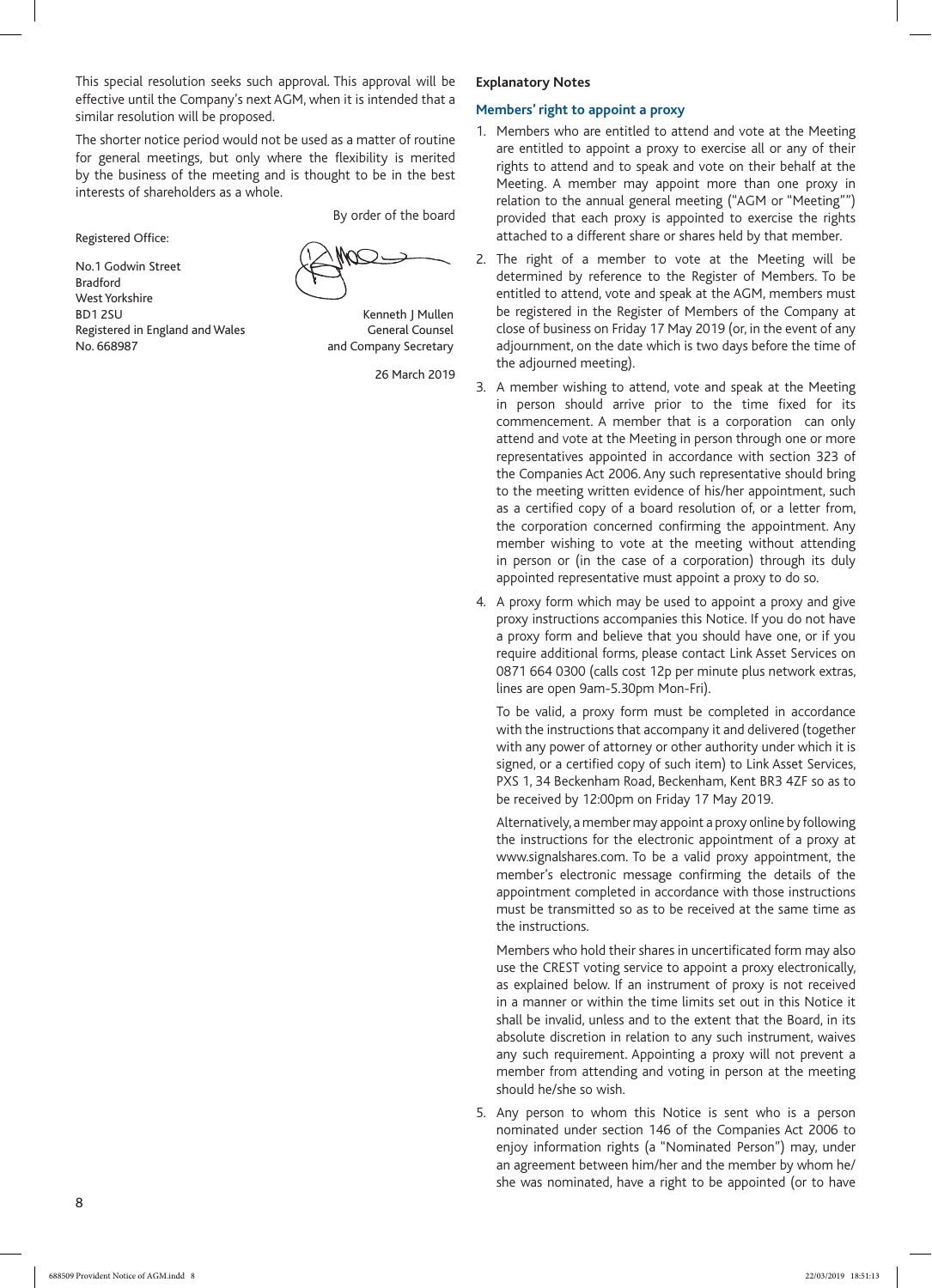someone else appointed) as a proxy for the AGM. If a Nominated Person has no such proxy appointment right or does not wish to exercise it, he/she may, under any such agreement, have a right to give instructions to the member as to the exercise of voting rights. The statement of the rights of members in relation to the appointment of proxies in Note 1 above does not apply to Nominated Persons. The rights described in Note 1 can only be exercised by members of the Company.

- 6. As at 21 March 2019 the Company's total issued equity share capital consisted of 253,288,220 ordinary shares, carrying one vote each. As at 21 March 2019, the Company did not hold any treasury shares. Therefore, the total voting rights in the Company as at 21 March 2019 was 253,288,220.
- 7. CREST members who wish to appoint a proxy or proxies through the CREST electronic proxy appointment service may do so by using the procedures described in the CREST Manual. CREST personal members or other CREST sponsored members, and those CREST members who have appointed a service provider(s), should refer to their CREST sponsor or voting service provider(s), who will be able to take the appropriate action on their behalf.
- 8. In order for a proxy appointment or instruction made using the CREST service to be valid, the appropriate CREST message (a "CREST Proxy Instruction") must be properly authenticated in accordance with Euroclear UK & Ireland Limited's specifications, and must contain the information required for such instruction, as described in the CREST Manual (available via www.euroclear. com). In order to be valid, the message, regardless of whether it constitutes the appointment of a proxy or is an amendment to the instruction given to a previously appointed proxy, must be transmitted so as to be received by the issuer's agent (ID RA 10) by 12:00pm on Friday 17 May 2019 For this purpose, the time of receipt will be taken to be the time (as determined by the time stamp applied to the message by the CREST Application Host) from which the issuer's agent is able to retrieve the message by enquiry to CREST in the manner prescribed by CREST. After this time any change of instructions to proxies appointed through CREST should be communicated to the appointee through other means.
- 9. CREST members and, where applicable, their CREST sponsors, or voting service providers, should note that Euroclear UK & Ireland Limited does not make available special procedures in CREST for any particular message. Normal system timings and limitations will, therefore, apply in relation to the input of CREST Proxy Instructions. It is the responsibility of the CREST member concerned to take (or, if the CREST member is a CREST personal member, or sponsored member, or has appointed a voting service provider, to procure that his CREST sponsor or voting service provider(s) take(s)) such action as shall be necessary to ensure that a message is transmitted by means of the CREST system by any particular time. In this connection, CREST members and, where applicable, their CREST sponsors or voting service providers are referred, in particular, to those sections of the CREST Manual concerning practical limitations of the CREST systems and timings.

 The Company may treat as invalid a CREST Proxy Instruction in the circumstances set out in Regulation 35(5)(a) of the Uncertified Securities Regulations 2001.

# **Members' requests**

- 10. Under section 527 of the Companies Act 2006 members meeting the threshold requirements set out in that section have the right to require the Company to publish on a website a statement setting out any matter relating to the audit of the Company's accounts (including the auditor's report and the conduct of the audit) that are to be laid before the AGM. The Company may not require the members requesting any such website publication to pay its expenses in complying with sections 527 or 528 of the Companies Act 2006. Where the Company is required to place a statement on a website under section 527 of the Companies Act 2006, it must forward the statement to the Company's auditor not later than the time when it makes the statement available on the website. The business which may be dealt with at the AGM includes any statement that the Company has been required under section 527 of the Companies Act 2006 to publish on a website.
- 11. Under section 338 of the Companies Act 2006 members may require the Company to give, to members of the Company entitled to receive notice of the next annual general meeting, notice of a resolution which may properly be moved and is intended to be moved at the Meeting. Under section 338(A) of the Companies Act 2006 members may request the Company to include in the business to be dealt with at the meeting any matter, other than a proposed resolution, which may be properly included in the business to be dealt with at the Meeting.

# **Member questions**

12. Any member entitled to attend and vote at the Meeting has the right to ask questions. The Company must cause to be answered any such question relating to the business being dealt with at the meeting but no such answer need be given if (a) to do so would interfere unduly with the preparation for the meeting or involve the disclosure of confidential information, (b) the answer has already been given on a website in the form of an answer to a question, or (c) it is undesirable in the interests of the Company or the good order of the meeting that the question be answered.

# **Documents on display**

13. Copies of the service contracts of the executive directors and the non-executive directors' letters of appointment are available for inspection at the Company's registered office during normal business hours and at the place of the Meeting from at least 15 minutes prior to the meeting until the end of the Meeting.

# **Company website**

14. Information relating to the Meeting which the Company is required by the Companies Act 2006 to publish on a website in advance of the meeting can be found at www.providentfinancial. com. in the Investors section. A member may not use any electronic address provided by the Company in this document or with any proxy appointment form or on any website for communicating with the Company for any purpose in relation to the Meeting other than as expressly stated in it.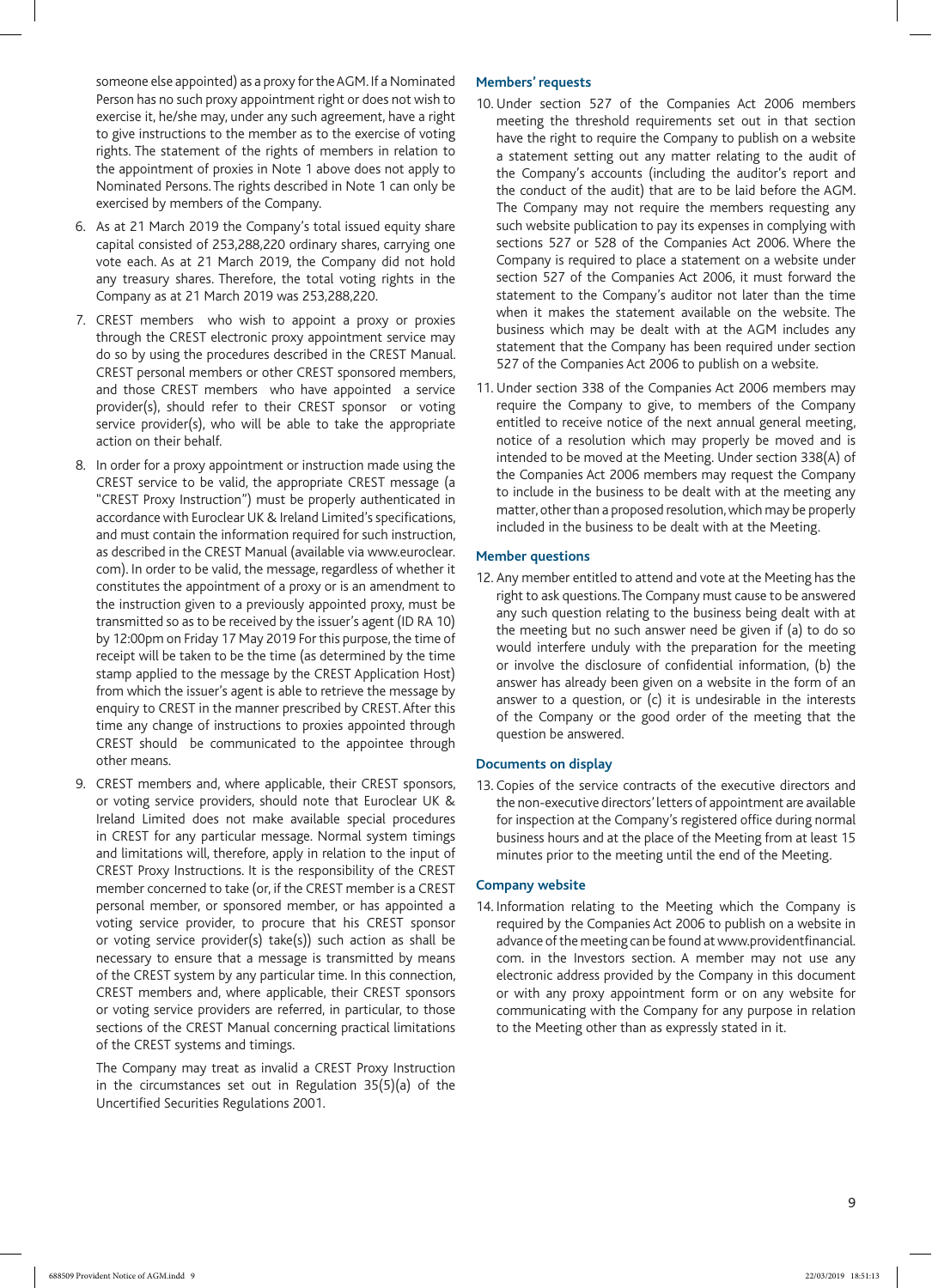# Please read this if you are coming to the AGM

# **Information for members**

# **Timings of the Meeting**

**11.00am** – Doors open. Please sign into the building on the ground floor at 10 Upper Bank Street, Canary Wharf, London, E14 5JJ and you will be directed to the Clifford Chance offices and the Annual General Meeting..

**12.00pm** – Annual General Meeting commences.

# **Directions to Clifford Chance, 10 Upper Bank Street, Canary Wharf, London, E14 5JJ**



#### **Travel Links:**

For directions from the location you will be travelling from please visit the Clifford Chance website at https://www.cliffordchance.com/ people\_and\_places/offices/london.html. The webpage hosts the above map and if you click on 'view larger map' this will take you to the google maps page from which you can obtain directions to the Clifford Chance offices by selecting the 'directions' symbol and inputting your method of transport and the location you will be travelling from.

The following link also contains information about travelling to Canary Wharf: https://canarywharf.com/getting-here/] including information on parking, travel disruption, useful contact numbers and a wide choice of methods of transport including travelling by air. A summary of the main methods of transport contained on this link are shown below:

# **Underground:**

The Jubilee Line provides a good connection to Canary Wharf.

# **Docklands Light Railway (DLR):**

The DLR network runs from Bank and Tower Gateway to Stratford, Beckton and Lewisham. Travelling time to Canary Wharf from Bank (Northern and Central Lines)/Monument (Northern, Central, Circle and District Lines) or Tower Gateway (District and Circle Line) is 11 minutes and from Stratford (Central Line and DLR) is 12 minutes.

#### **Bus:**

The following bus services connect to Canary Wharf:

D3 Bethnal Green to Canary Wharf 135 Moorfields to Canary Wharf

D8 Stratford to Canary Wharf

D7 Mile End to Canary Wharf 277 Highbury and Islington to Canary Wharf

#### **Road:**

The Limehouse Link Tunnel and The Highway provide access to the City and the West End. The Blackwall and Rotherhithe Tunnels provide a link across the river to south London.

The A13 has been progressively enhanced in recent years and now provides a three lane highway from Canary Wharf to the M25.

# **Pedestrian route:**

There is a footbridge from the West Wintergarden to South Quay and Upper Bank Street Bridge provides a route to Poplar Station. Access to Canary Riverside provides links to Limehouse via the Thames Path.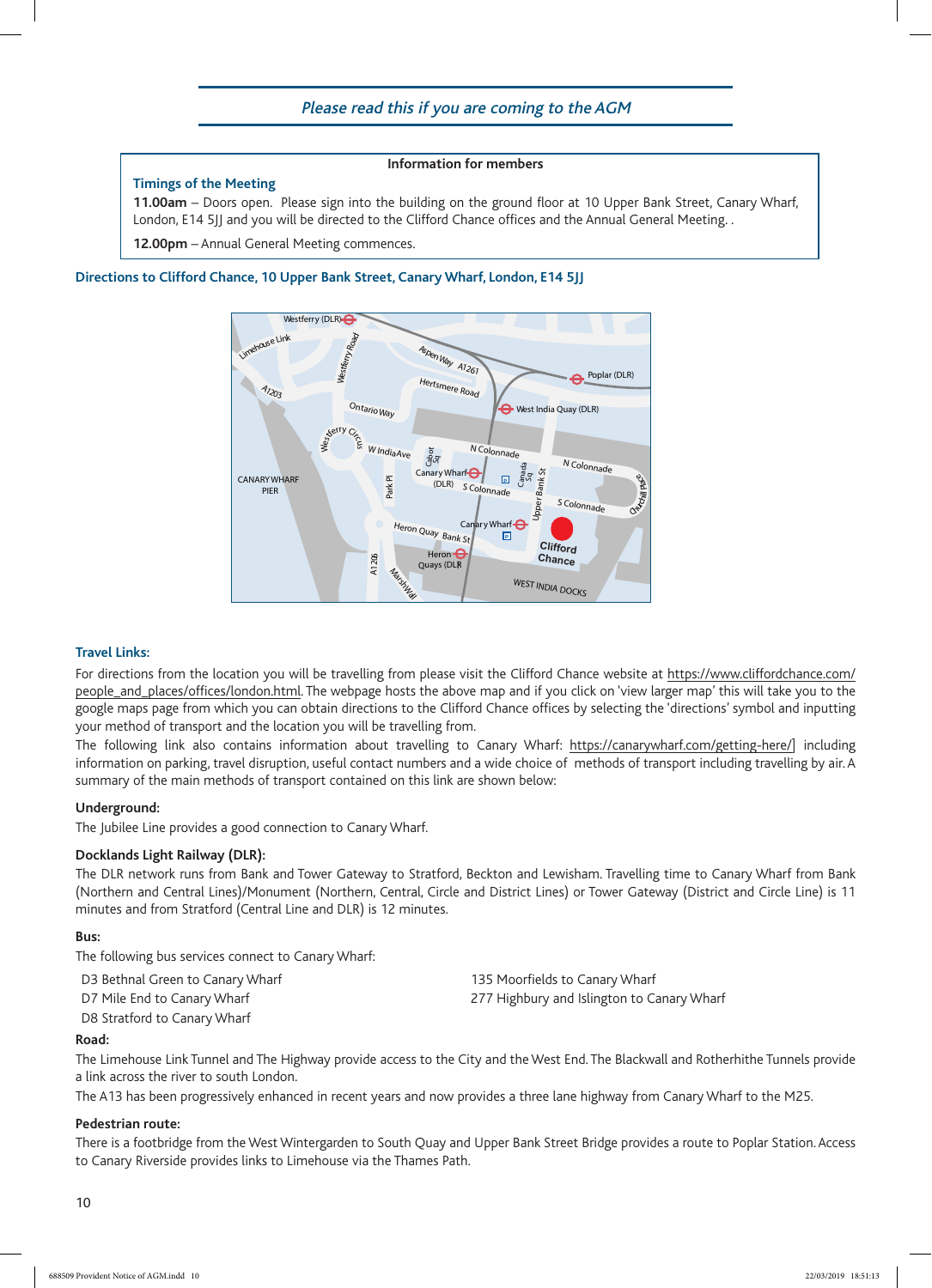# **Appendix I**

# **DIRECTORS STANDING FOR REELECTION AND ELECTION**



**Patrick Snowball 68 Chairman Appointed:** 21 September 2018 **Tenure:** Less than 1 year

#### **Current External Appointments**

Chairman of Sabre Insurance Group plc.

#### **Committees**

Nomination Committee (Chairman)



**Malcolm Le May 61 Chief Executive Officer (CEO) Appointed as CEO:** 1 February 2018 **Joined the Board:** 1 January 2014 **Tenure:** 5 years

#### **Current External Appointments**

- $\triangleright$  Senior Independent Director of IG Group Holdings plc.
- Trustee of the Grange Festival.
- Partner at Opus Corporate Finance\* and Juno Capital LLP.

#### **Committees**

Disclosure Committee (Chairman)

\* Non Equity

#### **Career and experience**

Patrick has extensive boardroom and financial services experience. Before joining the Board, Patrick was a non-executive director of Jardine Lloyd Thompson Group plc from 2008 to 2009, Deputy Chairman at Towergate Partnership between 2007 and 2009 and a member of the FSA Practitioner Panel from 2006 to 2008. He is Chairman of Sabre Insurance Group plc and was Chairman of IntegraFin Holdings plc from 2017 to 2018. Prior to this Patrick was CEO of Suncorp Group Limited, an ASX20 Australian financial services group, between 2009 and 2015 where he successfully led the turnaround of the group following the global financial crisis. Patrick started his career in the Army serving for almost 20 years and joined Ajax Insurance (which became part of the Aviva group) in 1988 progressing to hold executive director roles between 2001 and 2007, including UK GI CEO where he played a key role in merging and consolidating a number of businesses into Aviva General Insurance.

#### **Patrick's contribution to the Board and his key strengths and skills are summarised below:**

Patrick's unique career and experiences bring a wealth of skills to the Board. In particular, as Chairman, his previous leadership and demonstrable success in driving change, strengthening governance, creating strong and efficient Boards, and instilling stability through a positive culture are key strengths he brings to the Board.

- Experienced Chairman, non-executive director and Chief Executive Officer.
- Extensive experience of the financial services industry and the regulatory environment.
- $\triangleright$  Wealth of knowledge of the challenges faced by the financial services sector acquired over a 30-year career.
- Long track record in leading companies to develop and deliver growth plans.
- Change project management typically involving digital transformation and brand-building.
- $\triangleright$  Building strong customer relationships, leveraging data and insights, as well as leading and developing the wider stakeholder engagement.

#### **Career and experience**

Malcolm has extensive experience and knowledge of the financial services and investment banking sectors. He joined the Group as an independent non-executive director becoming Interim Executive Chairman in November 2017. Malcolm provided effective leadership to the Board, working with them to redefine roles and responsibilities, and initiated a process to ensure the Board had the right mix of skills, experience and diversity. Through his role as interim Executive Chairman, the Board observed Malcolm in action and decided his management style and extensive relevant experience made him best placed to be appointed as Group CEO. Prior to joining the Group, he held a number of senior positions within banking, including as Co-Head of Banking for Barclays in New York; Head of European Investment Banking at UBS; and deputy CEO at Morley Fund Management (now Aviva Investors). Malcolm's experience in the Boardroom includes being a non-executive director of RSA plc and Hastings Group plc, Senior Independent Director of Pendragon plc, as well as his current position as Senior Independent Director at IG Group Holdings plc. In addition, he is a Trustee of the Grange Festival, a partner at Juno Capital LLP and Opus Corporate Finance and he was previously a senior advisor to EY and Heidrick & Struggles.

#### **Malcolm's contribution to the Board and his key strengths and skills are summarised below:**

Malcolm's extensive career, his deep knowledge of various businesses and sectors, his understanding of the regulatory environment and turn-around situations and his proven leadership skills are considered by the Board to be invaluable qualities that made him best placed to lead the business in its development of its purpose and delivery of its strategy, as well as effectively contributing to the Board.

As an experienced CEO and non-executive director he has:

- $\triangleright$  A deep knowledge and experience of the financial services industry and regulatory environment.
- Driven change by redefining roles and responsibilities throughout the business.
- Built relationships with key stakeholders, such as investors and the Group's banks, including leading the rights issue process which has enabled the Group access to funding from bank and debt capital markets.
- $\triangleright$  Led the strengthening of the Group's governance framework and the realignment of the Group's culture more closely to the developing needs of the customer.
- Re-established and developed an ongoing and transparent relationship with the Group's regulators enabling the Group, inter alia, to achieve authorisation of its Consumer Credit Division, the resolution of the FCA's investigation into Vanquis Bank's ROP product and made significant progress on the Moneybarn investigation.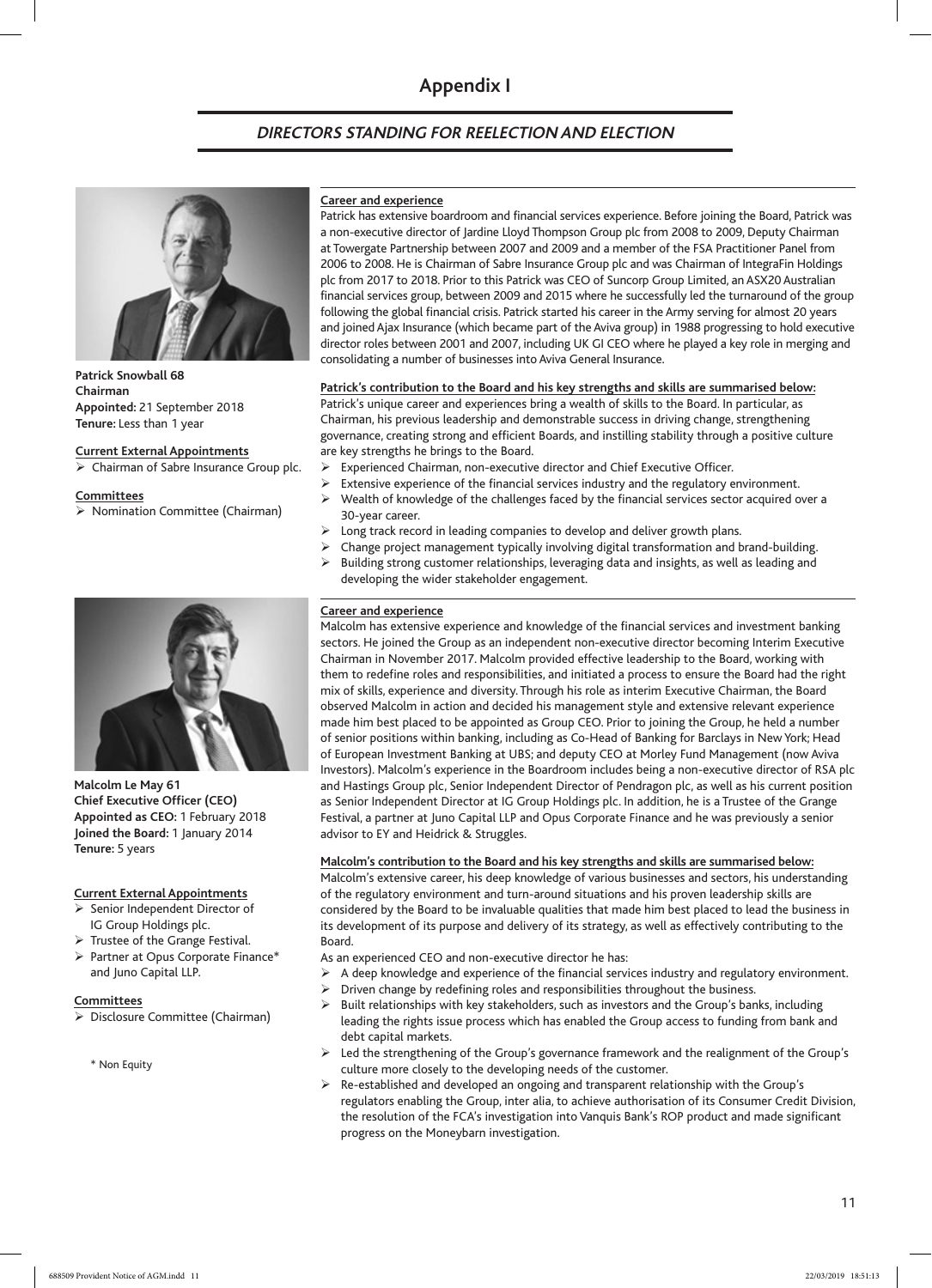

**Simon Thomas 55 Chief Financial Officer (CFO) Appointed:** 3 December 2018 **Tenure:** Less than 1 year

#### **Current External Appointments** None

#### **Committees**

Disclosure Committee



**Andrea Blance 54 Senior Independent Director Appointed:** 1 March 2017 **Tenure:** 2 years

#### **Current external appointments:**

- $\triangleright$  Non-executive director at Scottish Widows Group and Lloyds Banking Group's Insurance Division.
- $\triangleright$  Non-executive director at The Mentoring Foundation.

#### **Committees**

- Remuneration Committee (Chairman)
- Audit Committee
- Group Risk Committee
- Nomination Committee

# **Career and experience**

Simon is an experienced and proven public company Chief Financial Officer within the financial services sector. Prior to joining the Group, he was Group Chief Financial Officer of Just Group plc, a FTSE 250 financial services company. Simon began his career at Price Waterhouse in 1985, where he qualified as a Chartered Accountant. In 1990, Simon joined the Nationwide Building Society becoming Group Financial Controller in 1995. Following his role at Nationwide, Simon was Head of Finance at the Equitable Life Assurance Society and HECM Ltd between 2000 and 2003. He was then approached by Canada Life UK and joined as Finance Director in 2003, becoming Finance & Customer Services Director from 2004 to 2006. In 2006 Simon joined Just Retirement Ltd as Group Chief Financial Officer until its merger with Partnership Assurance Group plc in 2016, when it was rebranded to the Just Group.

#### **Simon's contribution to the Board and his key strengths and skills are summarised below:**

Simon's strong financial services background, including consumer, retail banking and insurance experience are central to his role as Chief Finance Officer. He helped lead considerable growth and change at Just Retirement, and through his various roles he has delivered on both cost and culture initiatives. At Just Group he led the Group's initial subordinated debt issuance, successfully raising £250 million and led the negotiations which resulted in the completion of a £200 million revolving credit facility and the attainment of the first credit rating for the business, rated A+.

- $\triangleright$  Proven public company Chief Financial Officer.
- Experience in both growth and turnaround situations, contributing to successful strategic change, including in challenging environments.
- $\triangleright$  Deep understanding of the financial services industry and the challenges faced in a regulatory environment.
- Extensive experience leading financial and management reporting, investor relations, financial systems and reporting to the regulator.
- $\triangleright$  Built strong relationships with stakeholders, including investors, analysts and other banks.

#### **Career and experience**

Andrea has extensive Board and financial services experience. She is currently a non-executive director and Risk Committee Chair at Scottish Widows Group and Lloyds Banking Group's Insurance Division and non-executive director at The Mentoring Foundation. She spent her executive career at Legal & General Group plc where she was a member of the Group Executive Committee and held a range of senior leadership roles, including Divisional Chief Financial Officer, Group Financial Controller, Group Chief Risk Officer and Strategy & Marketing Director. During 2016 Andrea was a member of William & Glyn's pre-IPO Board.

# **Andrea's contribution to the Board and her key strengths and skills are summarised below:**

Andrea brings a wealth of relevant experience, including her understanding of governance, the regulatory environment and conduct risk. She has extensive experience of strategy and customer marketing, complex change, finance & reporting, investor relations and stakeholder management.

- Experienced Senior Independent Director, non-executive director, Board Committee Chair and senior leader.
- Deep understanding of the financial services industry.
- Track record of working with businesses at different stages of development and supporting both growth and recovery strategies.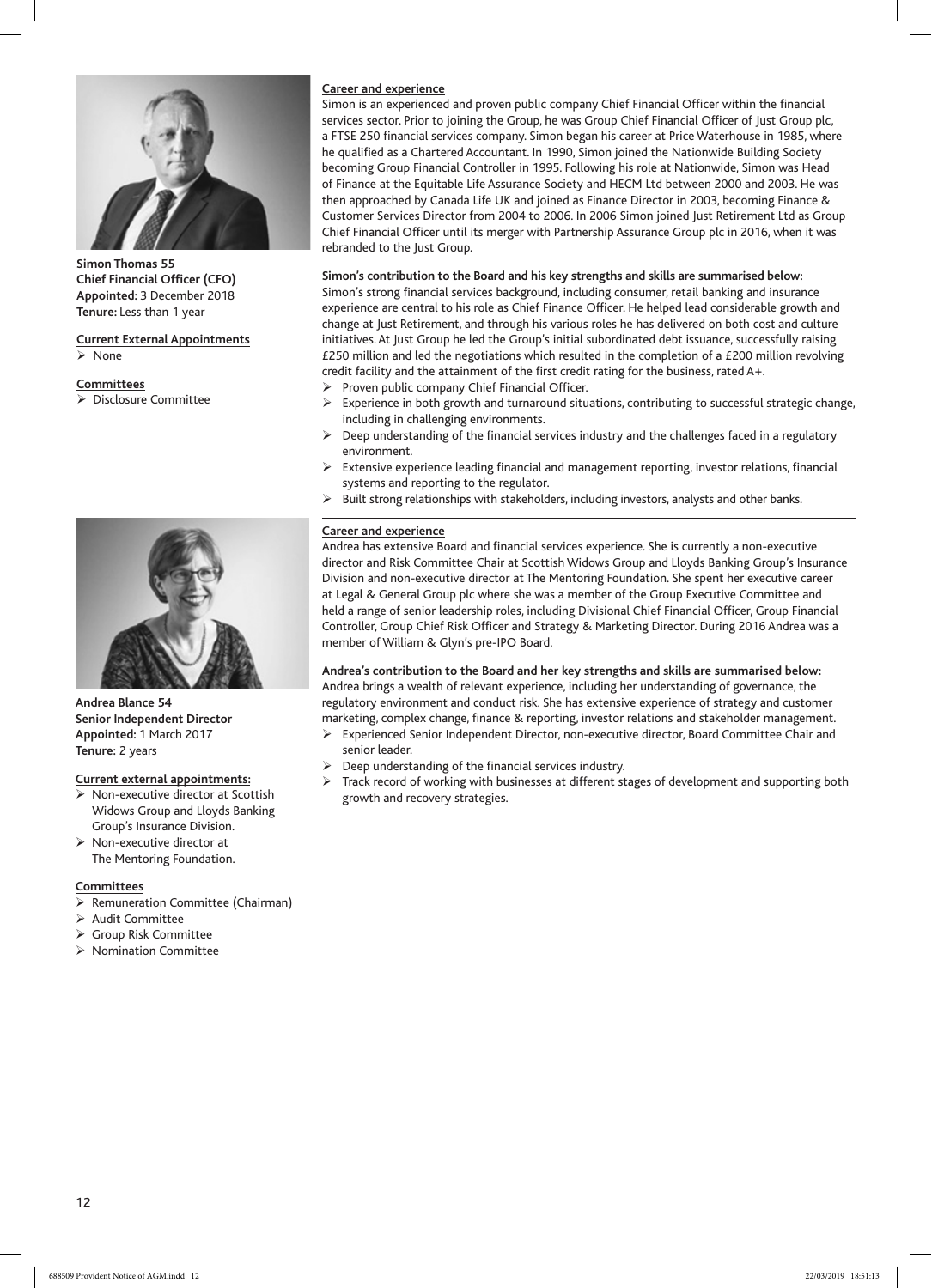

**Elizabeth Chambers 56 Independent non-executive director Appointed:** 31 July 2018 **Tenure:** Less than 1 year

#### **Current external appointments:**

- Non-executive director of Smith & Williamson.
- Non-executive director of Hastings Group Holdings plc.
- Member of Advisory Boards of several fintech and software start-ups.

#### **Committees**

- $\triangleright$  Audit Committee
- Group Risk Committee
- Nomination Committee
- Remuneration Committee



**Paul Hewitt 62 Independent non-executive director Appointed:** 31 July 2018 **Tenure:** Less than 1 year

#### **Current external appointments:**

- $\triangleright$  Non-executive director and Audit Committee Chairman of Charles Taylor plc.
- Chairman of Kintell Limited.

#### **Committees**

- > Audit Committee (Chairman)
- Remuneration Committee
- Nomination Committee
- Group Risk Committee

#### **Career and experience**

Elizabeth is an experienced director, senior financial services executive, strategist and marketing leader in the UK and globally. Her previous board experience includes being a non-executive director at Dollar Financial Group, Hibu plc (formerly Yell Group) and The Home and Savings Bank. Prior to these roles, Elizabeth served on the boards relating to consumer finance joint ventures between Barclaycard and other brands, such as Argos and Thomas Cook. She is currently a non-executive director at Smith & Williamson, the wealth manager and professional services firm, and Hastings Group Holdings plc, a major home and auto insurance provider to consumers and businesses in the UK. Elizabeth is also on the Advisory Boards of several fintech and software start-ups. She has extensive executive experience through roles including Chief Marketing Officer at Barclays and Barclaycard; Chief Marketing and Business Development Officer at Freshfields Bruckhaus Deringer LLP; Partner at McKinsey & Company; and recently serving as Chief Strategy, Product and Marketing Officer at Western Union.

#### **Elizabeth's contribution to the Board and her key strengths and skills are summarised below:**

Elizabeth brings more than 25 years of experience in strategy, marketing and product development across a range of financial services. As an executive, she has a long track record of driving revenue growth and solving complex business challenges at major global financial institutions. In various roles she has led businesses through brand and reputation transformations, strengthened customer acquisition and engagement, built innovative digital businesses, and led major business turnarounds.

- $\triangleright$  C-suite marketing executive, board director and strategist.
- Proven people leader.
- Extensive marketing and communications functional background.
- $\triangleright$  Broad and deep knowledge of financial services, including credit cards and payments products, a wide range of customer loan segments and marketing in a regulated environment.
- Substantial turnaround expertise.
- $\triangleright$  Wide exposure to international operations and the unique challenges of leading them.

#### **Career and experience**

Paul is an experienced Chief Financial Officer, Chairman, Non-Executive Director and Audit Committee Chair who operates in a number of different sectors. He is currently also a Non-Executive Director and Audit Committee chair at Charles Taylor plc and Chairman of Kintell Limted. Paul's past non-executive director roles include chairing audit committees for Tokio Marine, Kiln, NEST Corporation, Tesco Bank, Collins Stewart Hawkpoint, Co-operative Banking Group and GMT Global Aviation. He is also a past non-executive director of Playtech plc and past chairman of several private equity backed businesses. He began his executive career in finance working for over 20 years as a finance director of various companies, culminating in becoming Deputy Group Chief Executive and CFO of the Co- operative Group from 2003 to 2007.

#### **Paul's contribution to the Board and his key strengths and skills are summarised below:**

Paul's varied and wide-ranging career is built on a successful career in finance. He has a track record of creating and realising value for shareholders and has worked across a number of sectors including financial services, technology, healthcare, retail and business services. Through his non-executive roles he has helped several management teams adapt their business models to respond to, and anticipate, changes in their competitive and regulatory environments. In both his executive and nonexecutive career he has had extensive experience of transactions and ensuring that businesses have an appropriate financial structure.

- Experienced non-executive director, Chairman and Chief Financial Officer.
- Broad experience of the financial services industry and the regulatory environment.
- $\triangleright$  Strong track record in delivering good returns for shareholders.
- Extensive experience of transactions.
- $\triangleright$  Broad experience as both an executive and a non-executive of developing and challenging business strategies.
- $\triangleright$  Has helped several management teams adapt business models in anticipation of changes in their environments and markets.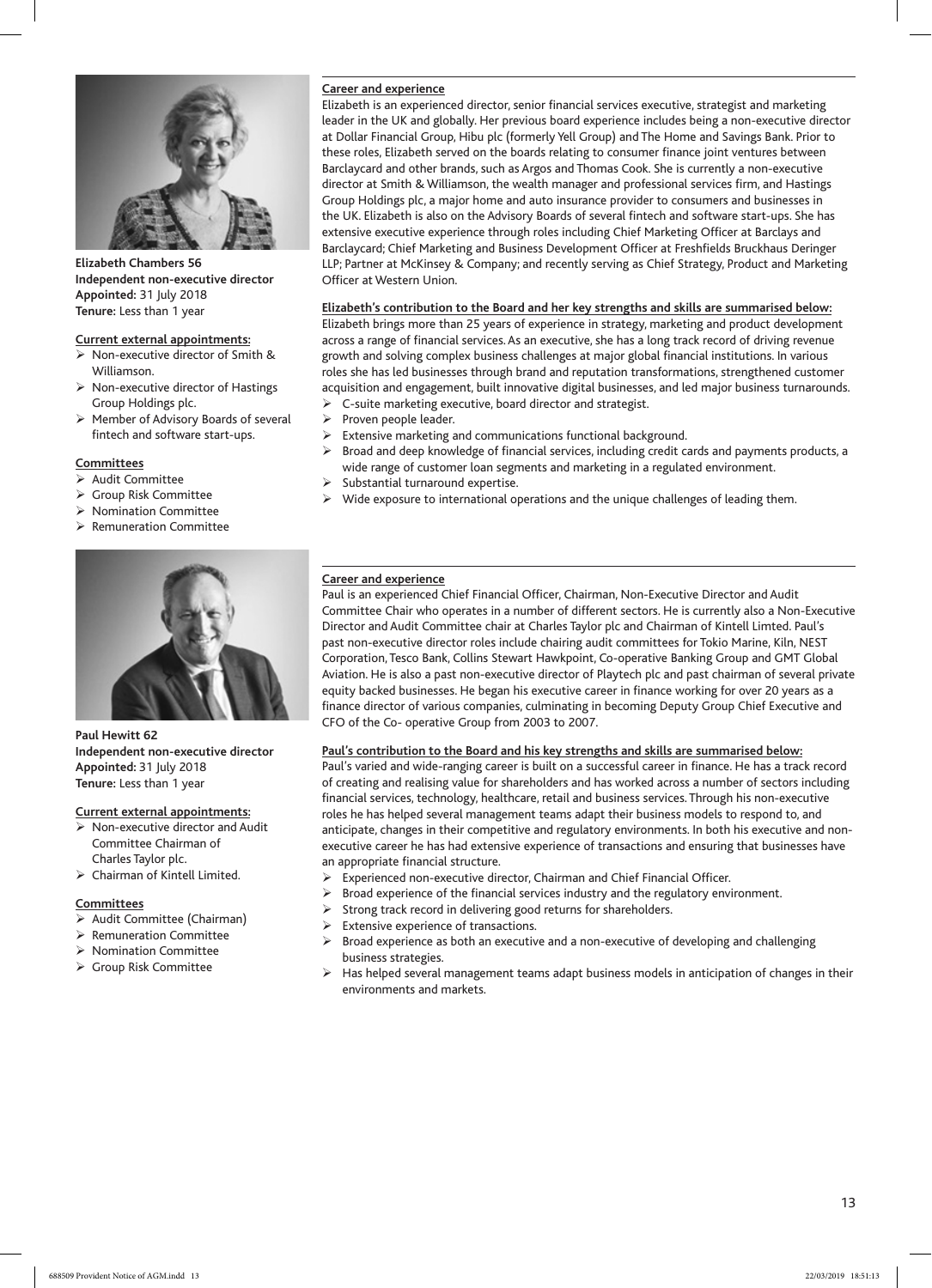

**Angela Knight 68 Independent non-executive director Appointed:** 31 July 2018 **Tenure:** Less than 1 year

#### **Current external appointments:**

- Senior Independent Director of TP ICAP plc.
- $\triangleright$  Non-executive director of Taylor Wimpey plc and Arbuthnot Latham & Co.

#### **Committees**

- Group Risk Committee (Chairman)
- Audit Committee
- Nomination Committee
- Remuneration Committee

#### **Career and experience**

Angela has extensive experience in both the public and private sectors. Prior to joining the Board, Angela was Senior Independent Director of Brewin Dolphin plc from 2008 to 2017 and has held a number of non-executive directorships at a variety of companies, including Lloyds TSB plc; South East Water; and Scottish Widows. Her current roles include being a non-executive director of Taylor Wimpey plc and Senior Independent Director at TPICAP plc. Angela has had a broad range of executive roles, including a number as Chief Executive Officer (CEO). She was CEO at Energy UK; British Bankers Association (the BBA, now UK Finance); and APCIMS (now Personal Investment Management and Financial Advice Association). Angela started her career training as an engineer with Air Products Limited and set up the specialist metal heat treatment company, Cook & Knight (Metallurgical Processors) Ltd. She was previously a Member of Parliament and Treasury Minister between 1992 and 1997 and was the Chair of the Office of Tax Simplification from December 2015 to March 2019.

#### **Angela's contribution to the Board and her key strengths and skills are summarised below:**

Angela's varied career brings a wealth of knowledge in both the private and public sectors as a result of over 20 years' experience in non-executive director and CEO roles. Her experience in the public sector means she has a strong understanding of the expectations of regulators and other public stakeholders. This combination means she is a skilled director who knows how to manage organisations and how to challenge management to deliver. Angela's thought leadership, technical and policy skills, as well as a deep understanding of the financial sector, are demonstrated through her leadership of the repositioning of Energy UK in the energy sector and of the BBA through the banking crisis respectively.

- Experienced Government Minister, CEO, Chair and non-executive director.
- Wealth of knowledge of the financial services sector.
- $\triangleright$  Deep knowledge of regulated industries and the public sector and of science and engineering.
- $\triangleright$  Adept at solving difficult problems with effective solutions.
- $\triangleright$  Built strong relationships with wider stakeholders in a variety of sectors.
- $\triangleright$  Understanding of public presentation, in particular as a proficient public speaker.